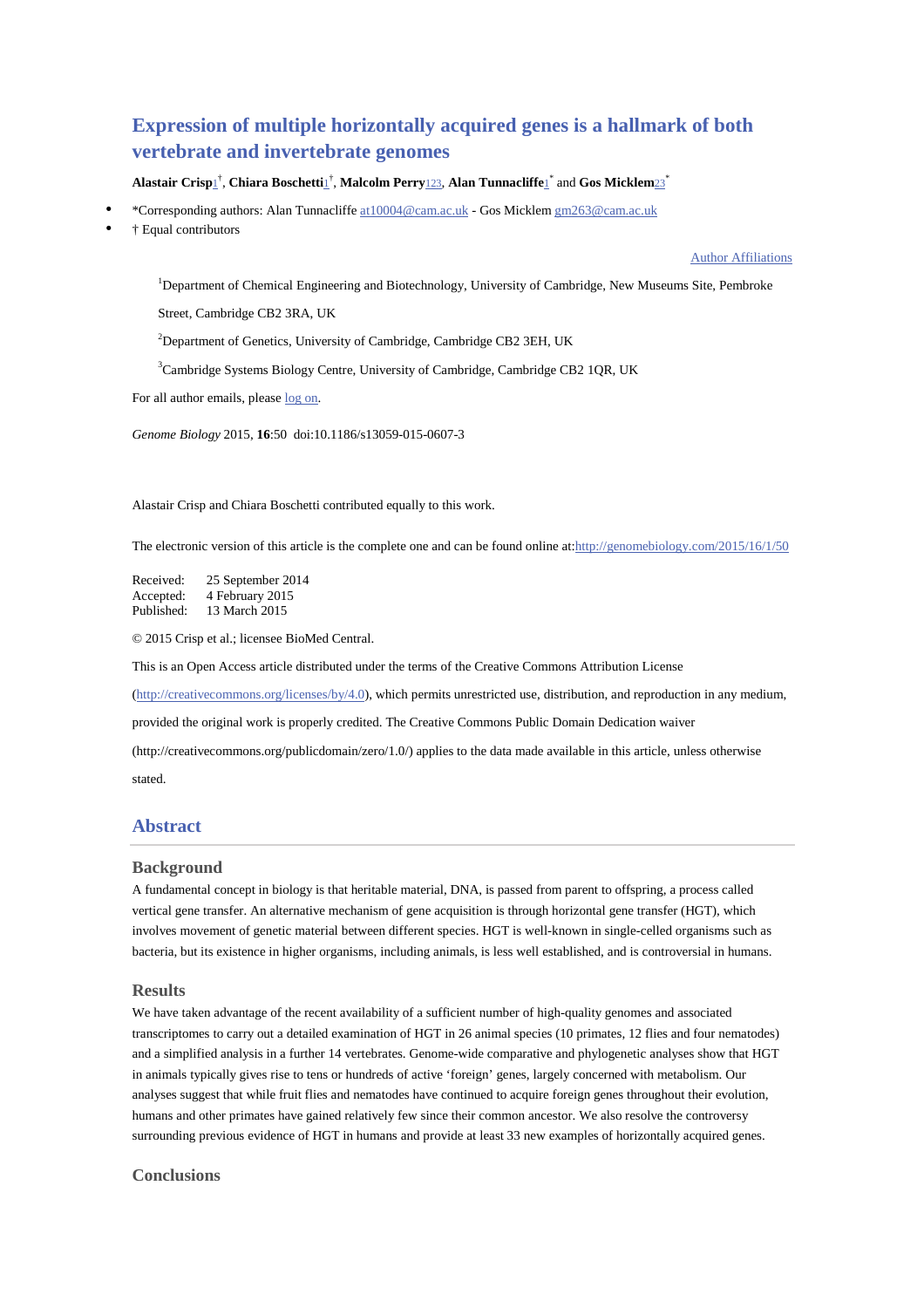We argue that HGT has occurred, and continues to occur, on a previously unsuspected scale in metazoans and is likely to have contributed to biochemical diversification during animal evolution.

## **Background**

The acquisition of genes from an organism other than a direct ancestor (that is, horizontal gene transfer (HGT) also called lateral gene transfer) is well known in bacteria and unicellular eukaryotes, where it plays an important role in evolution [1], with recent estimates suggesting that on average 81% of prokaryotic genes have been involved in HGT at some point [2]. However, relatively few cases have been documented in multicellular organisms [3]-[7]. Reports of HGT in animals are usually limited to the description of the transfer of only one or a few genes, making the extent of horizontal gene transfer in animals unclear. Examples include the transfer of fungal genes for carotenoid biosynthesis to the pea aphid, which results in a red pigmentation and is thought to be beneficial to the aphid [8] and the transfer of a cysteine synthase from a bacterium into the arthropod lineage (likely two independent transfers into a phytophagous mite ancestor and a lepidopteran ancestor), which allows the detoxification of cyanide produced by host plants [9]. This activity is also found in nematodes, where it may have been acquired by HGT from plants [9]. Other examples of putatively adaptive HGT have been characterised in plant-parasitic nematodes, which produce cell-wall degrading enzymes from a number of horizontally transferred genes [3], and the coffee berry borer beetle, where a mannanase has been transferred from bacteria allowing the hydrolysation of coffee berry galactomannan [10].

In exceptional cases, high levels of HGT in animals have been reported, but this has been attributed to the lifestyles of the recipient organisms. For example, in bdelloid rotifers, which are desiccation-tolerant asexuals, up to approximately 10% of transcripts derive from horizontally acquired genes [11]-[13]. Desiccation results in both DNA breakage [14],[15] and loss of membrane integrity (reviewed in  $[16]$ ), both of which may potentiate HGT. Another unusual example is the transfer of the entire genome (>1 Mb) of the bacterium *Wolbachia* into the fruit fly*Drosophila ananassae*, although relatively few *Wolbachia* genes are transcribed in this case [17]. Genes from *Wolbachia* are frequently transferred to invertebrates [17],[18], probably because the long-term association (either parasitic or mutualistic) between the bacterium and its hosts maintains their genomes in close proximity. Furthermore, as *Wolbachia* frequently infects the testes and ovaries of its hosts, it has access to their germlines, a prerequisite for the transmission of the acquired genes to the next generation. These studies have led to the perception that HGT occurs very infrequently in most animals, especially in vertebrates [5],[6]. Furthermore, there are concerns over the validity of the examples of HGT reported in humans [19]-[22]. The original report on the human genome sequence [19] described prokaryote-to-vertebrate HGT discovered by aligning human sequences to those of a small number of species (not many genomes were available at the time), including only two metazoans, *D. melanogaster* and *Caenorhabditis elegans*. Any proteins aligning to bacteria but not to these two metazoans, or to the other two eukaryotic proteomes used (*Arabidopsis thaliana* and *Saccharomyces cerevisiae*), were considered to be a result of prokaryote-to-vertebrate HGT. However, these four eukaryotic species do not contain orthologs of all 'native' human genes (that is, those not horizontally acquired), leading to incorrect identification of HGT (false positives) and the subsequent rejection of many cases by phylogenetic analyses[20]-[22]. The problem (the availability of a limited number of eukaryotic genomes for comparison in studies of HGT) has lessened in the intervening decade; thousands of proteomes (including several primates) are now available in UniProt, allowing prediction of HGT using alignment to hundreds of species and subsequent phylogenetic validation, as shown in recent work in invertebrates (for example, [12],[23],[24]). In the human, however, there have been no follow-up studies since the original genome paper, and the true scale of HGT in humans, and metazoans generally, remains unclear.

To remedy this, we initially identified non-metazoan to metazoan HGT in multiple *Drosophila*,*Caenohabditis* and primate (including human) species. Due to the controversy surrounding the human studies  $[19]$ - $[22]$ , we then took our analysis a step further by comparing multiple closely related species and combining information on horizontally transferred ('foreign') genes found in more than one species in the group, thereby reducing mis-identification of HGT caused by spurious alignments. In this way, we identified up to hundreds of active foreign genes in animals, including humans, suggesting that HGT provides important contributions to metazoan evolution.

# **Results**

*Drosophila* **species,** *Caenorhabditis* **species and primates have up to hundreds of active foreign genes**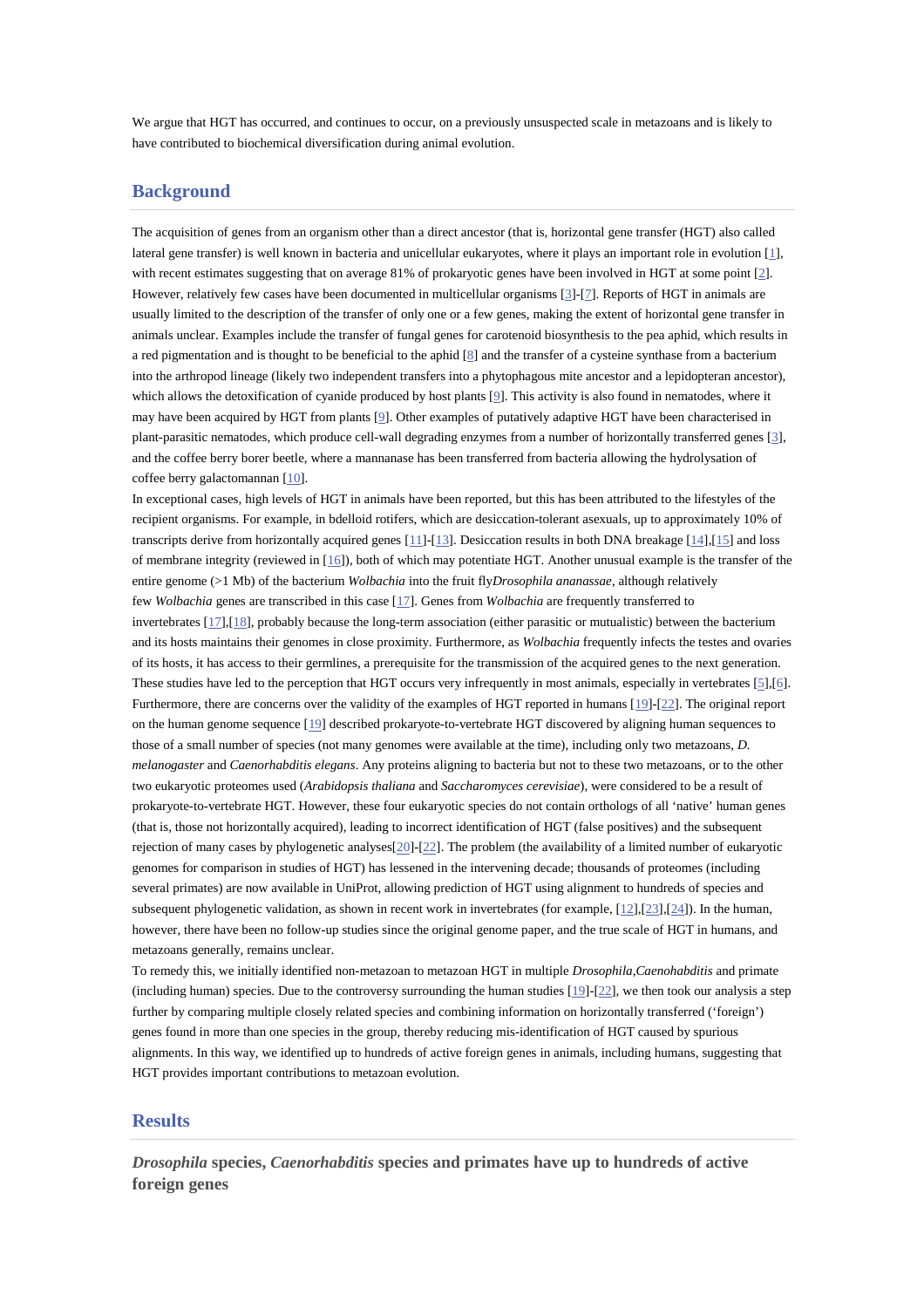To determine the scale of HGT across well-characterised taxonomic groups, we examined 12*Drosophila* species, four *Caenorhabditis* species and 10 primates (Figure 1) for which high quality genomes and transcriptomes are available. For each transcribed gene, we calculated the HGT index, *h* (the difference between the bitscores of the best non-metazoan and the best metazoan matches), which gives a relative quantitative measure of how well a given gene aligns to nonmetazoan versus metazoan sequences, with positive numbers indicating a better alignment to non-metazoan sequences [12]. For example, the *C. elegans* gene gut-obstructed 1 (*gob-1*), which encodes a trehalose-6-phosphate phosphatase, has a best non-metazoan match with a bitscore of 135 and a best metazoan match with a bitscore of 39.3 resulting in an HGT index of 95.7. As we were interested in more than just very recent HGT, we excluded members of the test species' phylum from the metazoan matches. This allowed us to identify HGT over evolutionary periods encompassing hundreds of millions of years, as opposed to only identifying HGT that occurred since the test species' divergence from its most closely related species (likely up to tens of millions of years). Hereafter, when we refer to matches to metazoan sequences, we mean these subsets.



199



not just where the number is indicated. Events found at the base of the tree have occurred anywhere between the origin of the phylum and the base of the tree. Trees are not drawn to scale with each other.

We first identified a base level of HGT (called class C) by using conservative thresholds of *h* ≥30 (as in [12]) (meaning that the gene aligns much better, and is therefore much more similar, to non-metazoan genes) and bitscore of best non-metazoan match ≥100 (thereby excluding bad alignments to non-metazoans). The example given above (*gob-1*) passes these thresholds and is therefore at least class C HGT. This per-species information was then combined for each taxon (*Drosophila*, *Caenorhabditis* and primates) to construct ortholog groups. For each ortholog group we calculated the average *h* value of all members (*horth*) and defined the genes with *horth* ≥30 as class B, a subset of class C. These genes are, on average, predicted as HGT in all tested species they are found in. The gene *gob-1* has homologs in *C. brenneri*, *C. briggsae* and *C. japonica*, with values of  $h = 102$ ,  $h = 97.1$  and  $h = 86.4$  respectively, giving an average  $h$  (*horth*) of 95.3 and as such *gob-1* (ands its homologs) are also class B HGT. Finally, we applied a still more stringent filter to define class A foreign genes (a subset of class B), which had only very poor alignments to metazoan sequences and whose orthologs, as used to define class B, also had similarly poor alignments to metazoan sequences. To do this, we identified those sequences whose best match to a metazoan had a bitscore <100 and whose ortholog groups contain no genes with metazoan matches of bitscore ≥100 (Figure 2A). The gene *gob-1* has no metazoan matches with bitscore ≥100 (best metazoan match = 39.3) and the same is true for its homologs (best matches of 37, 38.9 and 36.6, respectively), as such it is also class A HGT.

#### **Figure 2. HGT genes by class. (A)** The left panel shows a schematic representation of the HGT

classes: class B and C genes have *h* index ≥ 30 and bitscore of the best non-metazoan blastx hit ≥ 100 (they are distinguished by *horth*, which is not shown on this figure), while class A genes must additionally have bitscore <100 for the best metazoan blastx hit. The right panel shows the scores for all genes in *H. sapiens*, colour-coded according to their classification (class A: red, class B: orange, class C: blue, native genes: grey). **(B)** Box-plot of the number of genes in each class, for the three main taxa analysed (*Drosophila* spp. *Caenorhabditis* spp., primates species), colour-coded according to the same scheme (class A: red, class B: orange, class C: blue).